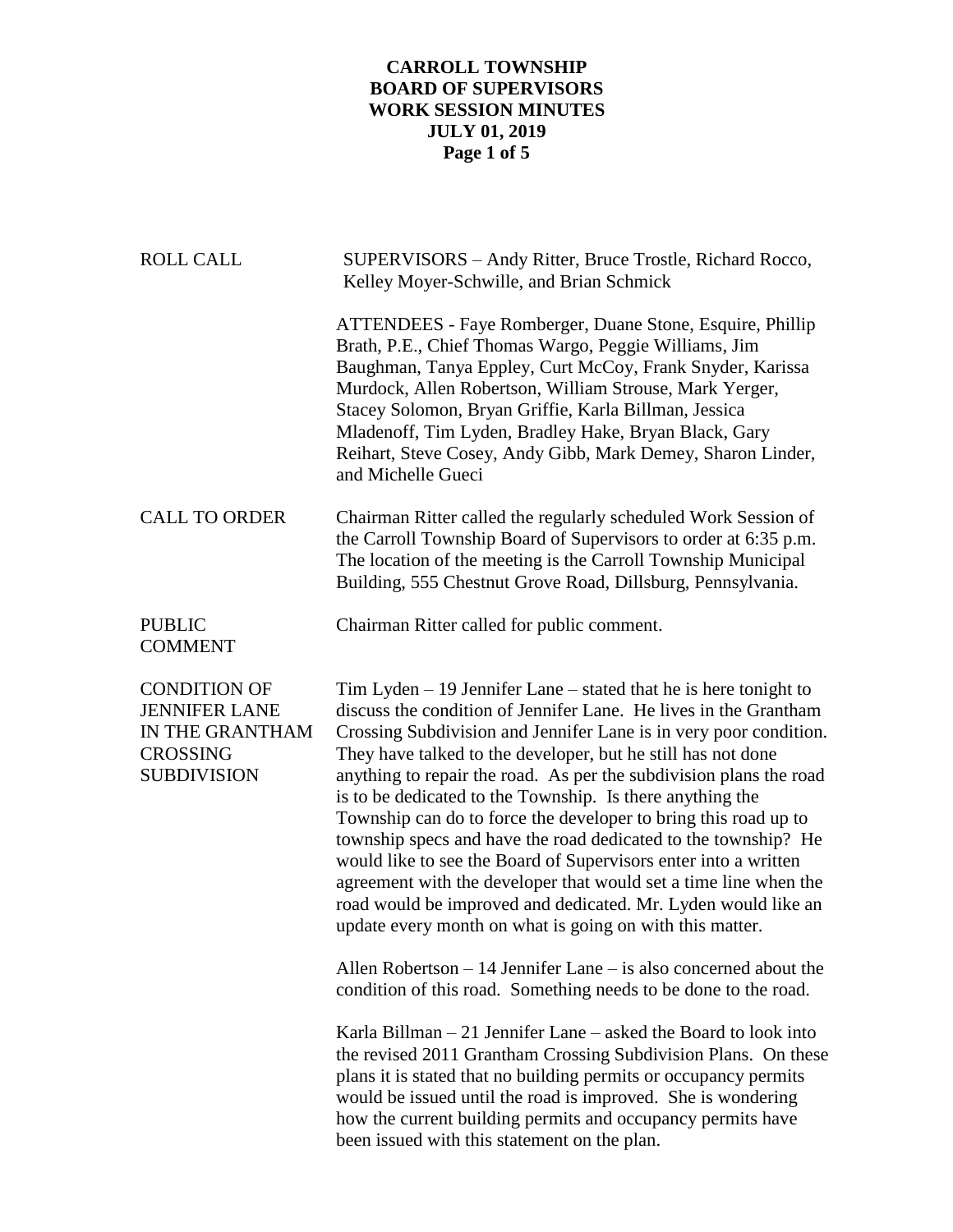# **CARROLL TOWNSHIP BOARD OF SUPERVISORS WORK SESSION MINUTES JULY 01, 2019 Page 2 of 5**

| <b>CONDITION OF</b><br><b>JENNIFER LANE</b><br>IN THE GRANTHAM<br><b>CROSSING</b><br><b>SUBDIVISION</b><br><b>CONTINUES</b> |    | Frank Snyder $-5$ Jennifer Lane $-$ wants to know what will happen<br>to this road. Why can't the Board of Supervisors come in and do<br>the repairs. He pays his taxes. He would like a copy of punch list<br>that was done on Jennifer Lane. He would like to have this punch<br>list by Wednesday or Thursday of this week.<br>Phillip Brath, Township Engineer, stated that we can't force the<br>developer to complete the improvements. He is going to look to<br>see if we can increase his bond more than the allowed amount of<br>10 percent each year. |
|-----------------------------------------------------------------------------------------------------------------------------|----|------------------------------------------------------------------------------------------------------------------------------------------------------------------------------------------------------------------------------------------------------------------------------------------------------------------------------------------------------------------------------------------------------------------------------------------------------------------------------------------------------------------------------------------------------------------|
| <b>ITEMS TO BE</b><br>PLACED ON THE<br><b>JULY 08, 2019</b><br><b>AGENDA</b>                                                |    | The following items were discussed and are to be placed on the<br>July 08, 2019 Board of Supervisors Meeting Agenda for<br>further discussion and for action:                                                                                                                                                                                                                                                                                                                                                                                                    |
|                                                                                                                             | 1. | Award the bid for the Chestnut Hollow detention pond<br>repairs                                                                                                                                                                                                                                                                                                                                                                                                                                                                                                  |
|                                                                                                                             | 2. | Franklintown Borough signed the three year Police Service<br>Contract from January 01, 2020 to December 31, 2022                                                                                                                                                                                                                                                                                                                                                                                                                                                 |
|                                                                                                                             | 3. | Appointment to the Carroll Township Planning Commission<br>Vacancy - We have three applications now. The Board<br>would like to set up interviews with the applicants at 5:30,<br>5:45 and 6:00 p.m. on Monday, July 08, 2019.                                                                                                                                                                                                                                                                                                                                   |
|                                                                                                                             | 4. | Brian Shemick's letter of resignation from the Board of<br>Supervisors effective July 08, 2019.                                                                                                                                                                                                                                                                                                                                                                                                                                                                  |
|                                                                                                                             | 5. | Declaration of Consolidation of Previously Subdivided Lots<br>- for Dominic John DePalma                                                                                                                                                                                                                                                                                                                                                                                                                                                                         |
|                                                                                                                             | 6. | Fieldstone Crest – Harry Fox, Jr. $-29$ Lots - time extension<br>until September 29, 2019                                                                                                                                                                                                                                                                                                                                                                                                                                                                        |
|                                                                                                                             | 7. | Nicole from DCED – to talk about Comprehensive Planning                                                                                                                                                                                                                                                                                                                                                                                                                                                                                                          |
|                                                                                                                             | 8. | Windy Heights Phase III Blasting Waiver Request                                                                                                                                                                                                                                                                                                                                                                                                                                                                                                                  |
|                                                                                                                             | 9. | June 03, 2019 Board of Supervisors Work Session<br>Minutes                                                                                                                                                                                                                                                                                                                                                                                                                                                                                                       |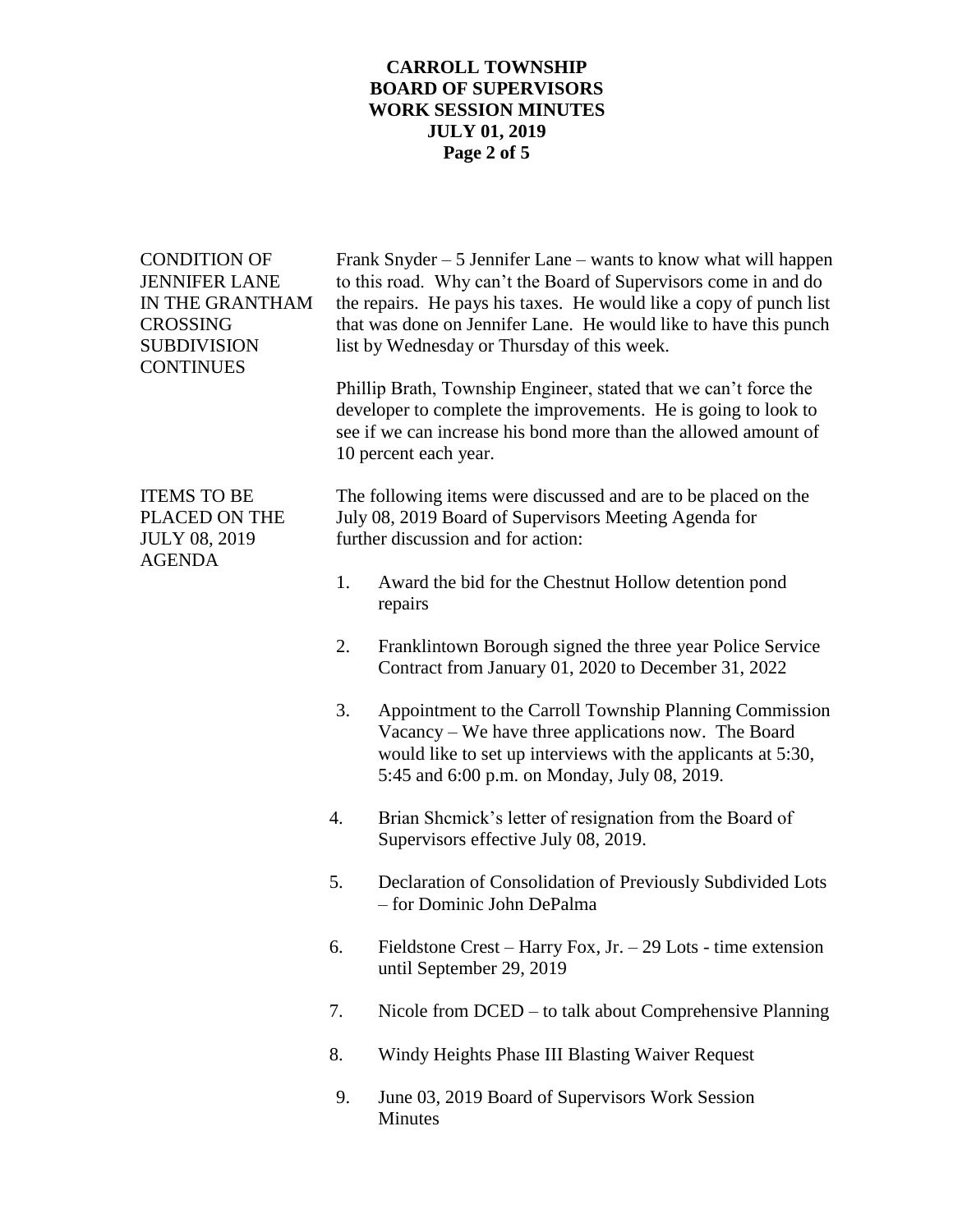# **CARROLL TOWNSHIP BOARD OF SUPERVISORS WORK SESSION MINUTES JULY 01, 2019 Page 3 of 5**

PLACED ON THE JULY 08, 2019 AGENDA **CONTINUES** 

ITEMS TO BE 10. June 10, 2019 Board of Supervisors Meeting Minutes

ITEMS DISCUSSED 1. Resolution  $2019-11 - A$  Resolution of the Board of AND REMOVED Supervisors of Carroll Township, York County, FROM THE AGENDA Pennsylvania designating primary fire providers. The Board of Supervisors requested that this item be removed from the Agenda.

> Steve Cosey is the Treasurer and Assistant Chief for Monaghan Township Fire Company. He stated that he is here tonight to ask the Board not to contribute all of Carroll Township's Fire Company monies to one Fire Company. Monaghan comes into Carroll Township.

Chairman Ritter stated that Carroll Township is not going to give all of our Fire Company monies to one Fire Company. The Board will be looking at a later date into how to break up the monies for 2019 since there are only two fire companies now that Dillsburg and Franklintown have merged into one company.

- WORK SESSION
- ITEMS TO BE 1. Update on the Police Contracts for Dillsburg Borough, PLACED ON THE Franklintown Borough, and Monaghan Township. The AUGUST 05, 2019 current contracts end December 31, 2019.
- AGENDA 2. Update on the Appraisals for parcels in Carroll Township for recreation land – Official offers to property owners
	- 3. Update on the On-Lot Management Districts No Pumps for 2018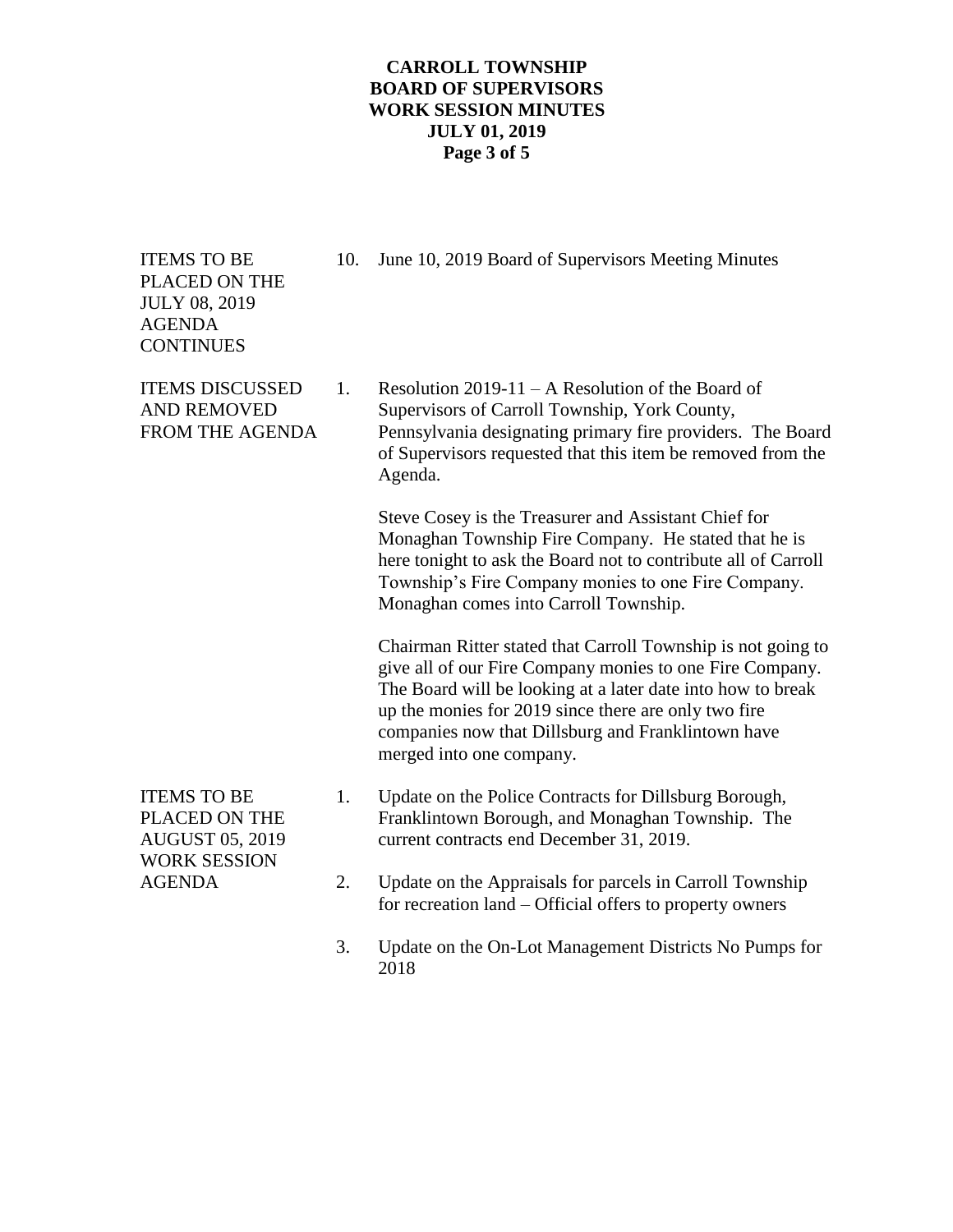#### **CARROLL TOWNSHIP BOARD OF SUPERVISORS WORK SESSION MINUTES JULY 01, 2019 Page 4 of 5**

AUGUST 05, 2019 10% increase AGENDA

ITEMS TO BE  $\qquad 4.$  Stonebridge Crossing Phase I – 10% increase request from PLACED ON THE \$399,091.02 to \$439,000.12 for 2018 – never received the

CONTINUES The Board asked Phillip Brath, Township Engineer, to send a second notice notifying the developer that they need to increase their surety and send the letter by certified mail.

> 5. Letter from Karissa Murdock, 101 Maple Street, requesting public sewer hookup. Phillip Brath, Township Engineer, will talk to Gary Morrow, Township Sewage Enforcement Officer, to see if there are any problems in this area. He will also contact Sheldon Williams, DAA Manager, to see what the next step will be.

Curtis  $McCoy - 104$  Maple Street – is against the public sewer. When he brought his home several years ago the septic was repaired and is working good. If he has to connect he will, but prefers not to at this time.

Karissa Murdock – 101 Maple Street – is having problems with her system and it can't be repaired. There is not enough room and her back yard is saturated with the water running off the garage that is located on Briar Court.

The Board asked Phillip Brath, Township Engineer, to look into the garage on Briar Court that is causing the runoff problem.

6. Township Residents Free Shredding Day – The Board would like to hold a free shredding day in the fall of 2019. They asked the Office Staff to look into September or October to hold the free shredding day.